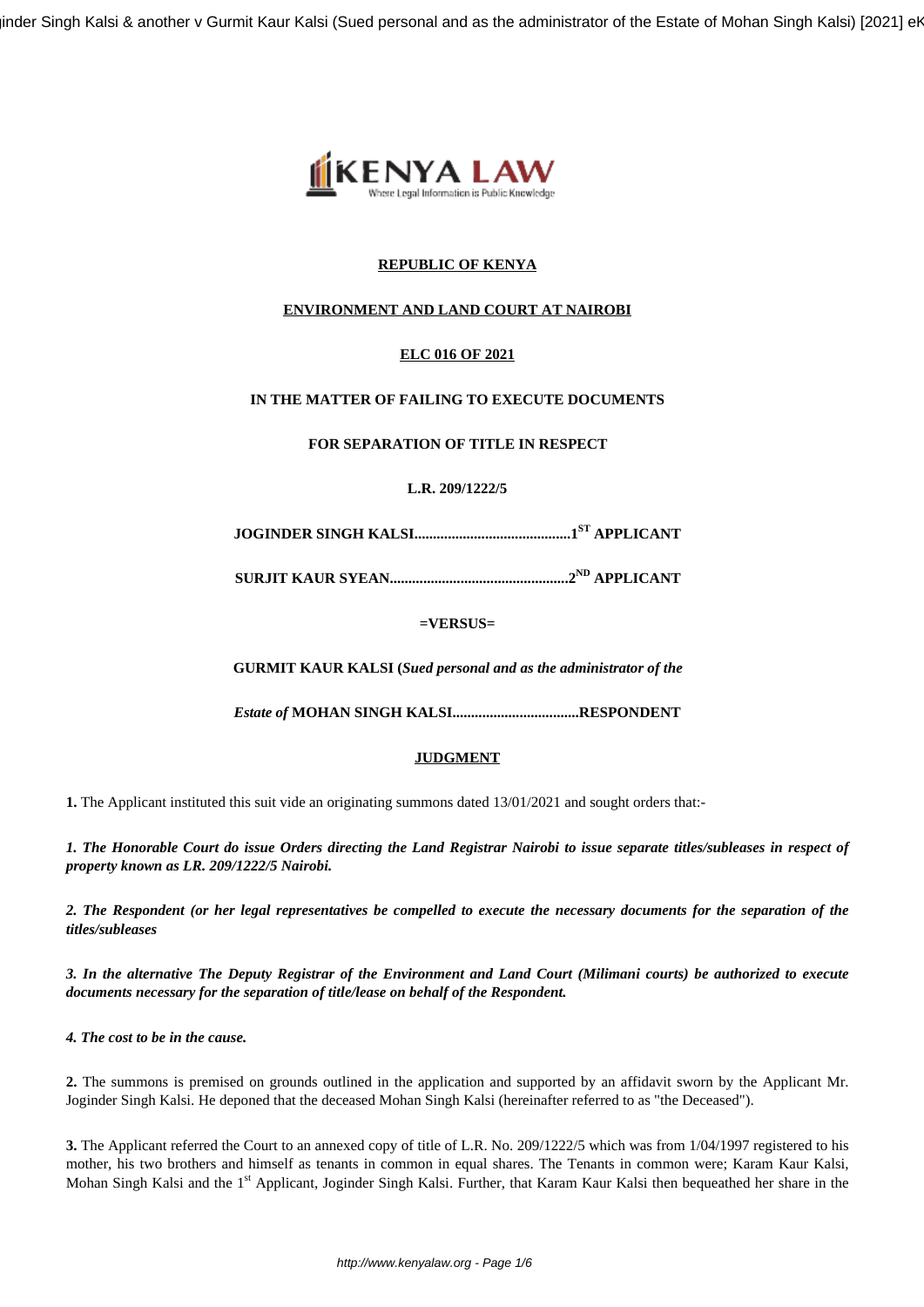property to Surjit Kaur Seyan the  $2<sup>nd</sup>$  Applicant herein via a Will dated 5/11/1999.

**4.** The 1<sup>st</sup> Applicant has since purchased the Respondent's portion of 25% and therefore they now own 50% of the said property with the 2<sup>nd</sup> Applicant, Surjit Kaur Seyan and the Respondent each owning 25% of the property.

**5.** Upon the death of Mohan Singh Kalsi the Letters of Administration of the deceased's estate were issued to Gurmit Kaur Kalsi the Respondent. The title of the suit property however is still registered in the name of the all the 3 tenants in common to this date. The Applicant urged the Court to determine the summons to enable the separation of titles/subleases to enable each party deal with their share of the property as they desire. The Applicants state they have written and even held discussions with the Respondent on several occasions seeking the execution of the necessary documents for the separation of the title or leases but the Respondent has been unresponsive.

**6.** The 2<sup>nd</sup> Applicant filed An Affidavit he swore on 22/07/2020 wherein they averred that the subject parcel LR 209/1222/5 was from 1/04/1997 registered to her mother and her three brothers as tenants in common in equal shares namely Karam Kaur Kalsi, Joginder Singh Kalsi, Mohan Singh and Gurmeet Singh Kalsi. That Karam Kaur Kalsi then bequeathed her share in the property to the  $2<sup>nd</sup>$  Applicant via a will dated 5/11/1999 and a Certificate of Confirmation dated 22/09/2003. Therefore the  $2<sup>nd</sup>$  Applicant is therefore a 25% owner of the subject property while the Respondent owns 25% and the 1<sup>st</sup> Applicant owns 50% having purchased 25% of the subject property belonging to the other tenant in common Gurmeet Singh Kalsi.

**7.** The title is still registered in the names of the 3 tenants in common to this date. The Respondent has been approached on several occasions to execute the necessary documents of the separation of the title or lease to no avail. Therefore, the right of the 2<sup>nd</sup> Applicant as the owner of the property has been curtailed by the failure of the Respondent to execute the documents to separate the title or lease. She attached a copy of the title, copy of the Certificate of Confirmation of grant and the Will. She also attached a copy of correspondence to the Respondent.

**8.** Despite service having been effected upon the Respondent through registered post she failed to enter appearance and/or file a reply to the Applicant's Originating Summons.

### **The Issues and Determination**

**9.** The Applicant sought judgment based on the affidavits filed. Arising from the pleadings filed, this Court finds that the issues that are before the Court for determination are as follows:-

#### *1. Whether the Court can sever the tenancy in common in respect of L.R. No.209/1222/5.*

#### *2. Whether the Applicants are entitled to the reliefs sought.*

#### **Whether the Court can sever the tenancy in common in respect of L.R. No.209/1222/5**

**10.** This Court notes that the key features of a tenancy in common are that each tenant has a distinct share in the common property which has not yet been divided among the co-owners, and there is no right of survivorship as among the co-owners.

**11.** It is also noted by the Court that the law on the termination of a tenancy in common allows co-owners to sever the co-ownership by partition; by acquiring the interests of another co-owner and thus become solely entitled; or by the sale of the common property and division of the proceeds of the sale as shown in the decision in *Shantaben Ramniklal Parmar & Another vs Beatrice Waruguru Gitutu, (2007) e KLR. I*t is also provided in **Halsbury's Laws of England, Fourth Edition (Reissue) Volume 39(2)** at paragraphs 214-215 as follows in this regard:

*"214. Determination of union of interests in one person. A tenancy in common may be determined by the union of the various interests, whether by acquisition inter vivos or by testamentary disposition, in the same person, who therefore holds the entirety of the land.*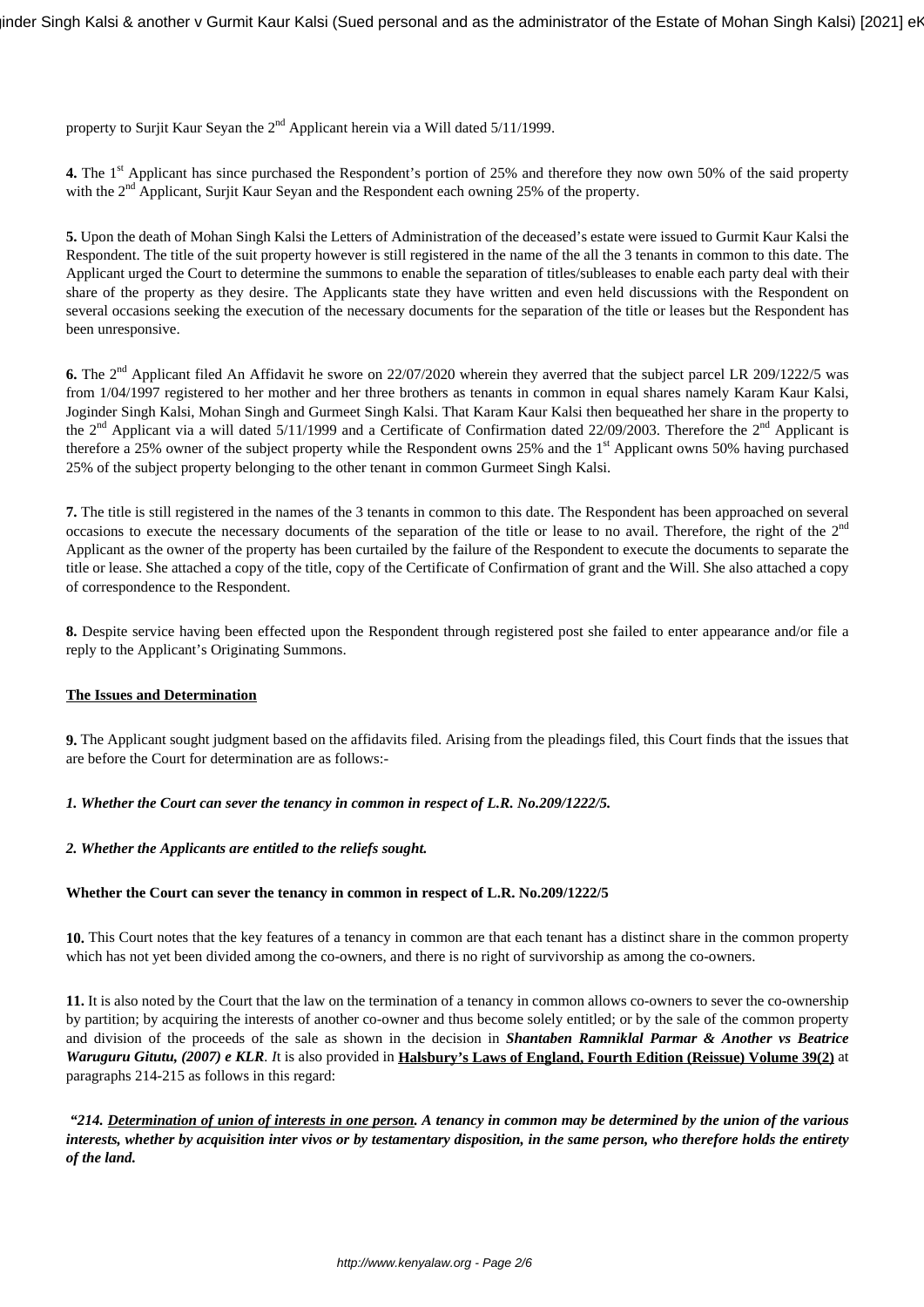*215. Determination by partition. A tenancy in common may be determined by partition. The legal term 'partition' is applied to the division of land, tenements and hereditaments belonging to co-owners and the allotment among them of the parts so as to put an end to community of ownership between some or all of them."*

**12.** Sections 94 and 96 of the Land Registration Act also now provides for a severance of a common tenancy by way of partition or sale of the land. As regard partition, the procedure is provided for under section 94 as follows:

*(1) Any of the tenants in common may, with the consent of all the tenants in common, make an application, in the prescribed form, to the Registrar for the partition of land occupied in common and subject to the provisions of this Act and of any other written law applying to or requiring consent to a sub-division of land and of any covenants or conditions in a certificate of a land, the Registrar shall effect the partition of the land in accordance with the agreement of the tenants in common.*

*(2) An application, may be made to the Registrar, in the prescribed form, for an order for the partition of land owned in common by—*

*(a) any one or more of the tenants in common without the consent of all the tenants in common; or*

*(b) any person in whose favour an order has been made for the sale of an undivided share in the land in execution of a decree.*

**13.** The section provides the factors that a Registrar needs to consider including the respective shares of the common tenants and that he or she may make the order for partition subject to such limitations and conditions, including conditions relating to the payment of compensation to those tenants in common who have not agreed to the partition by the tenants in common who have applied for the partition, and how the expenses and costs of the partition are to be borne.

**14.** Under section 96 of the Land Registration Act, if for any reason the land sought to be partitioned is incapable of being partitioned, or the partition would adversely affect the proper use of the land, and the applicant for partition or one or more of the other tenants in common require the land to be sold, and the tenants in common cannot agree on the terms and conditions of the sale or the application of the proceeds of the sale, the tenants in common may make an application to the court for an order for sale and the court may—

*(a) cause a valuation of the land and of the shares of the tenants in common to be undertaken; and*

*(b) order the sale of the land or the separation and sale of the shares of the tenants in common by public auction or any other means which appears suitable to the court; or*

*(c) make any other order to dispose of the application which the court considers fair and reasonable.*

**15.** It is therefore the case that as the Applicant in this suit is not asking for sale of the suit property, the alternative that is available to him under the law is that of partition, and he is required to follow the procedure laid down in section 94 of the Land Registration Act in this regard. Under the section the power to partition land held under common tenancy is given to the Registrars appointed under section 12 and 13 of the Land Registration Act, and this Court therefore finds that it cannot grant the order sought of severing the common tenancy in respect of L.R. No. 209/1222/5 as the procedure provided by law has not been followed.

#### **Whether the Applicants are entitled to the reliefs sought**

**16.** The Respondent failed to enter appearance and thereby defend the suit. The fact that the suit has not been defended means that the Applicants' evidence remained unchallenged and uncontroverted. However, the Court will not just enter Judgment without interrogating the veracity of the evidence placed before it as the Applicants are still required to prove their case on the required standard of balance of probabilities. See the case of Shaneebal *Limited…Vs…County Government of Machakos [supra],* where the Court cited the case of *Karuru Munyoro….vs Joseph Ndumia Murage & Another, Nyeri HCCC No.95 of 1988,* where the Court held that: -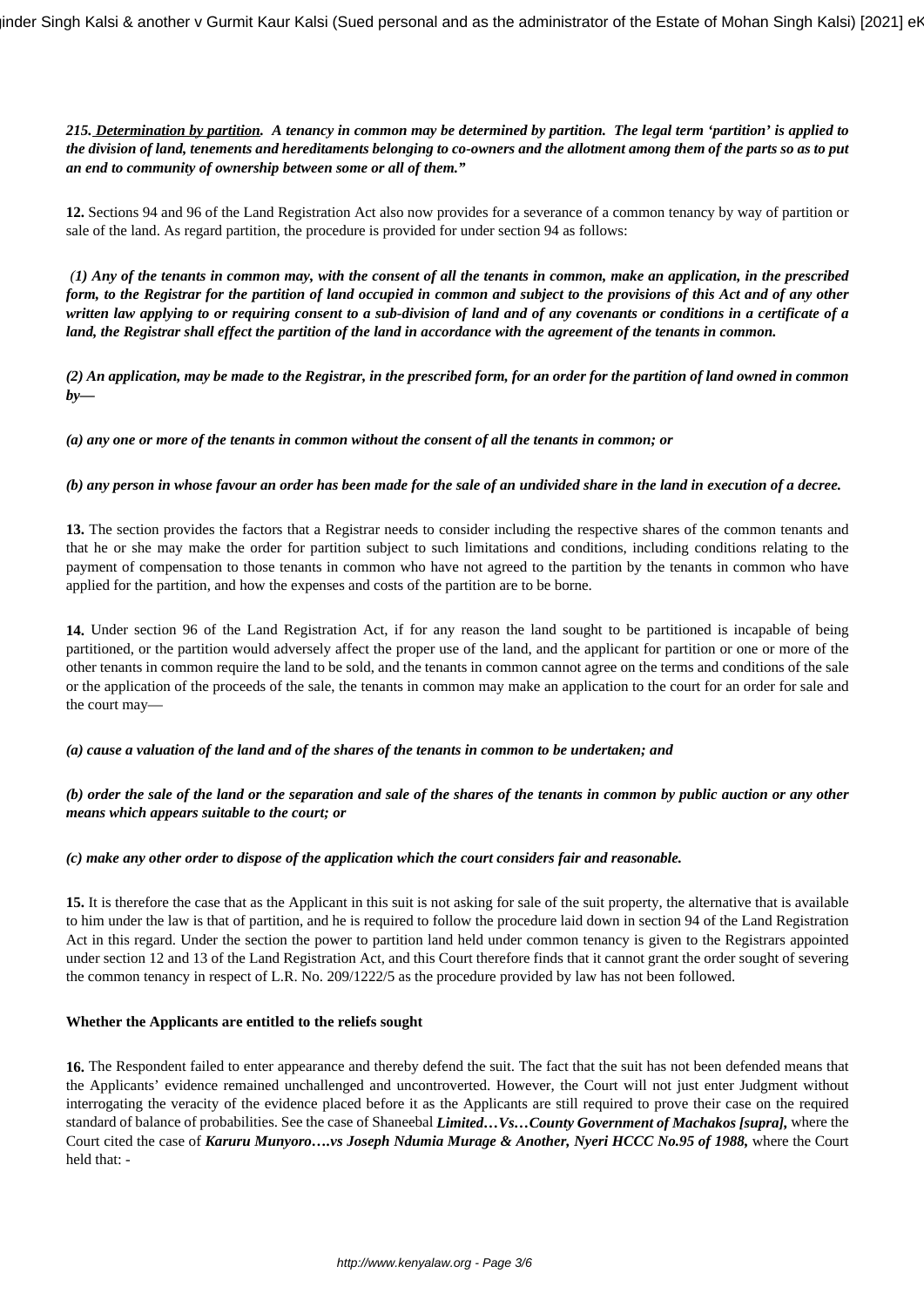**"***The Plaintiff proved on a balance of probability that she was entitled to the orders sought in the Plaint and in the absence of the Defendant's and or their Counsel to cross examine her on evidence, the Plaintiff's evidence remained unchallenged and uncontroverted. It was thus credible and it is the Kind of evidence that a court of law should be able to act upon''.*

**17.** The fact that the evidence is not challenged does not then mean that the Court will not interrogate the evidence of the Plaintiff. The Court still has an obligation to interrogate the Plaintiff's evidence and determine whether the same is merited to enable the Court come up with logical conclusion as exparte evidence is not automatic prove of a case as the Plaintiff has the duty to discharge the burden of proof. See the case of *Kenya Power & Lighting Company Limited… Vs…Nathan Karanja Gachoka & another [2016] eKLR,* **the Court** stated:-

*"I am of the opinion that uncontroverted evidence must bring out the fault and negligence of a defendant, and that a court should not take it truthful without interrogation for the reason only that it is uncontroverted. A plaintiff must prove its case too upon a balance of probability whether the evidence is unchallenged or not.''*

**18.** Further the case of *Gichinga Kibutha…Vs…Carooline Nduku (2018) eKLR,* where the Court held that:-

## **"***It is not automatic that instances where the evidence is not controverted the Claimants shall have his way in Court. He must discharge the burden of proof. He must proof his case however much the opponent has not made a presence in the contest.''*

**19.** The Applicants' have sought for the order of this Court to severe the ownership among the tenants in common including the Respondent. It is the Applicants' contention that they own in common the suit property with their brothers, sister and that together with the Respondent, they are the registered owners of the suit property. That though each one of them is in occupation of their separate share they hold the title as tenants in common and that the Respondent has refused to sign documents to severe their ownership.

**20.** It is clear from the documents presented that the suit property is owned in common, as each party has their own share of the property though undivided. From the provisions of the Land Registration Act, the key features of a tenancy in common are that each tenant has a distinct share in the common property which has not yet been divided among the co-owners.

**21.** The Applicants have sought for severing of the property before this Court. However, the Court finds that it does not have jurisdiction to deal with the said issue as the law on the termination of a tenancy in common allows the co-owner to seer ownership by either acquiring the other person's interest , by sale and division of the proceeds or by petitioning the Land Registrar to partition the property so that each tenant is able to get their part of the share This is as per the provisions of **Sections 94 of the Land Registration Act** which provides for a severance of a common tenancy by way of partition.:

*(1) Any of the tenants in common may, with the consent of all the tenants in common, make an application, in the prescribed form, to the Registrar for the partition of land occupied in common and subject to the provisions of this Act and of any other written law applying to or requiring consent to a sub-division of land and of any covenants or conditions in a certificate of a land, the Registrar shall effect the partition of the land in accordance with the agreement of the tenants in common.*

*(2) An application, may be made to the Registrar, in the prescribed form, for an order for the partition of land owned in common by—*

*(a) any one or more of the tenants in common without the consent of all the tenants in common; or*

*(b) any person in whose favour an order has been made for the sale of an undivided share in the land in execution of a decree.*

**22.** Further see the case *Muhuri Muchiri …vs… Hannah Nyamunya (Sued as the Administrator of the Estate of Njenga Muchiri also Known as Samuel Njenga Muchiri (Deceased) [2015] eKLR* where the Court held that:-

*"co-owners to by agreement to sever the co-ownership by partition; by acquiring the interests of another co-owner and thus*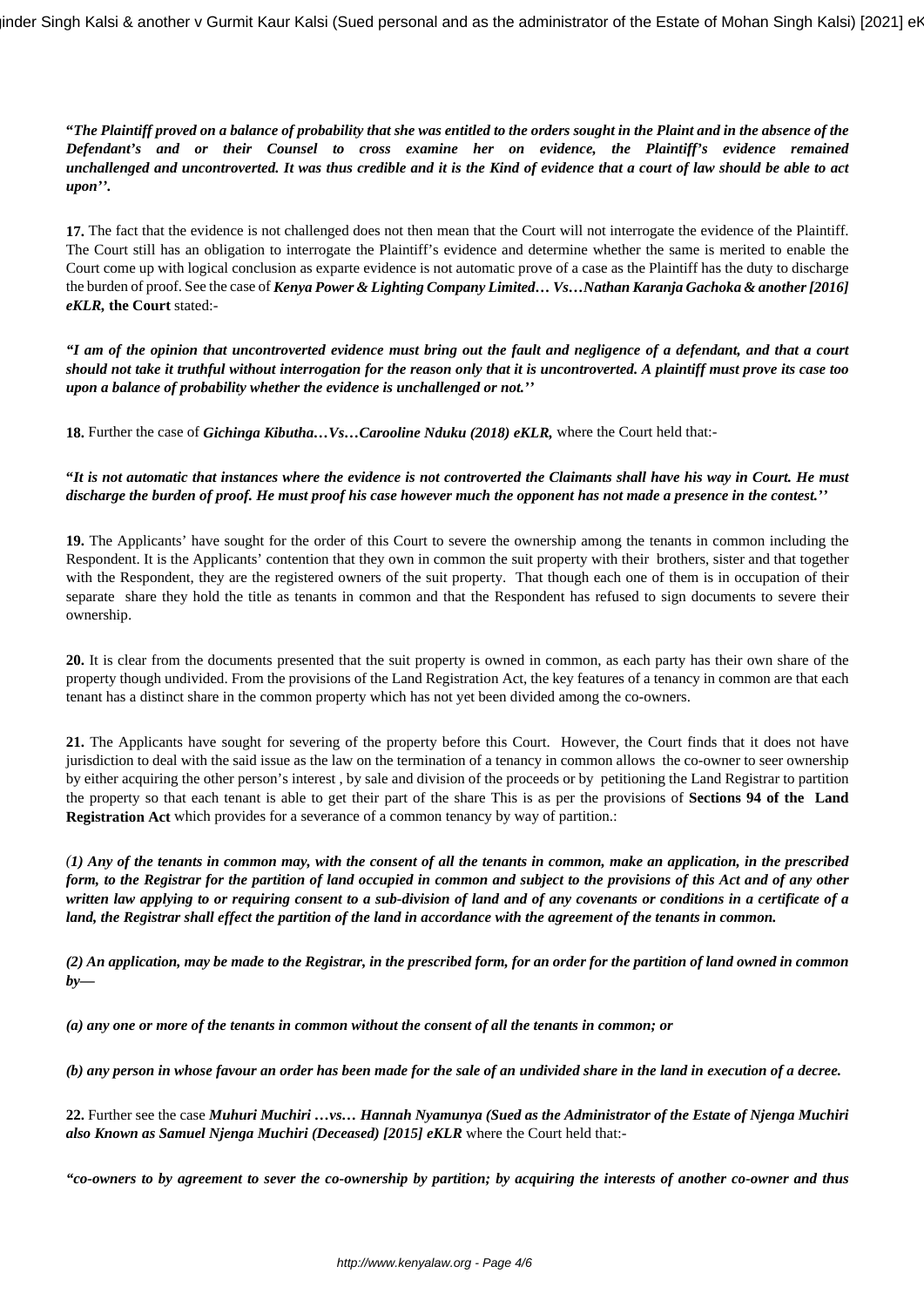### *become solely entitled; or by the sale of the common property and division of the proceeds of the sale…."*

**23.** Under section 96 of the *Land Registration* Act, if for any reason the land sought to be partitioned is incapable of being partitioned, or the partition would adversely affect the proper use of the land, and the applicant for partition or one or more of the other tenants in common require the land to be sold, and the tenants in common cannot agree on the terms and conditions of the sale or the application of the proceeds of the sale, the tenants in common may make an application to the court for an order for sale and the court may—

"(*a) cause a valuation of the land and of the shares of the tenants in common to be undertaken; and*

*(b) order the sale of the land or the separation and sale of the shares of the tenants in common by public auction or any other means which appears suitable to the court; or*

### *(c) make any other order to dispose of the application which the court considers fair and reasonable."*

**24.** It is thus clear that the Applicants from their pleadings are asking the Court to order that the Respondent sign transfer documents. Therefore, it is not in doubt as the Court has provided the procedure through which the same can be accomplished by way of partition. Consequently, the Applicants herein are thus required to follow the laid down procedure as per the provisions of **section 94 of the Land Registration Act** in this regard.

**25.** Under the section 94 the power to partition land held under *common tenancy* is given to the Registrars appointed under **section 12 and 13 of the Land Registration Act,** for the above reasons, this Court therefore finds that it cannot grant the order sought of severing the common tenancy as there is a procedure set down in law. See the Case of *Paul Muraya Kaguri …Vs… Simon Mbaria Muchunu [2015] eKLR* where the Court held that;

**"***It is now trite law that where a statute establishes a dispute resolution mechanism, that mechanism must be followed. Where a party fails to follow the established dispute mechanism, they cannot be heard to say her rights were denied."*

**26.** Having carefully considered the available evidence and the available provisions of law, the Court finds and holds that the Applicants are not entitled to the orders sought.

**27.** Arising from the findings in the foregoing, the orders sought by the Applicants in their Originating Summons cannot be granted by this Court. On the issue of costs, each party shall bear their own costs of the suit since the Applicants have not succeeded in their claim and given that there was no participation in these proceedings by the Respondent.

It is so ordered

# **DATED, SIGNED AND DELIVERED AT NAIROBI THIS 6TH DAY OF DECEMBER, 2021.**

**...........................**

### **MOGENI J**

#### **JUDGE**

**In the presence of** 

Ms. Koki for the **1 st and 2nd Applicants**

N/A for the Respondent